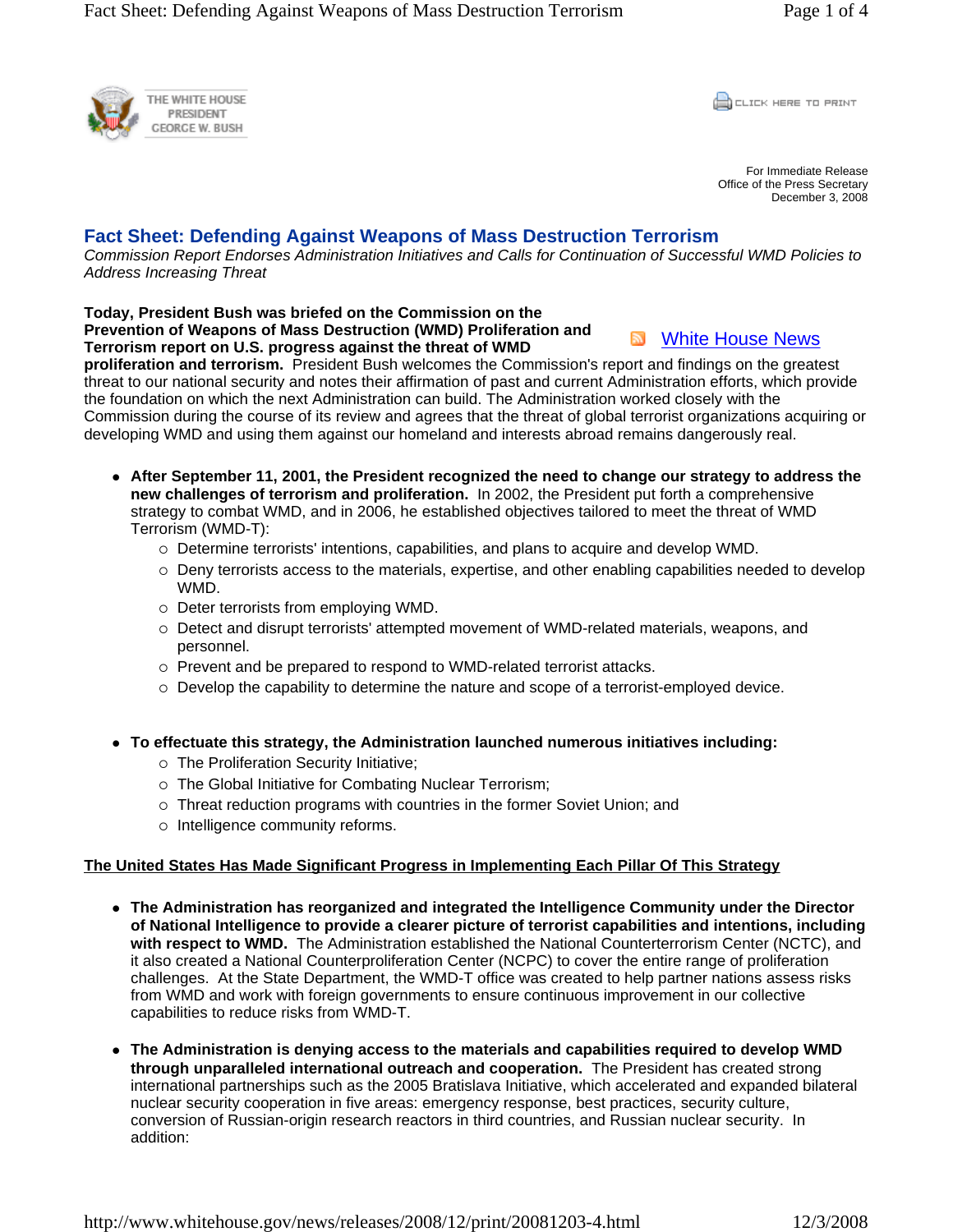- $\circ$  The Administration provided assistance to Russia and other states of the former Soviet Union to improve security and accounting of nuclear weapons and materials. In addition, U.S. and Russian nuclear stockpiles have been reduced.
- o The Administration has created international partnerships and helped convert 51 nuclear reactors in 29 countries from highly enriched uranium to low-enriched uranium, which cannot be used to produce nuclear weapons. The United States has also secured more than 600 vulnerable sites around the world that together contain enough material to make about 8,000 radiological, or "dirty" bombs.
- $\circ$  In 2004, the Global Threat Reduction Initiative (GTRI) was developed, accelerating efforts to identify, secure, and remove high-risk vulnerable nuclear and radiological materials around the world. We have redirected former Soviet biological weapons scientists to peaceful, sustainable employment and reconfigured former facilities to accelerate drug and vaccine development for infectious diseases.
- $\circ$  In 2006, the United States and Russia launched the Global Initiative to Combat Nuclear Terrorism, which is helping to build international capacity to prevent, defend against, and respond to nuclear terrorism. Today, 75 nations are working under this initiative.
- $\circ$  The Administration has been at the forefront of efforts to enhance the effectiveness of the Biological Weapons Convention (BWC). The United States has developed an active, "real-world" work plan and developed model legislation on BWC prohibitions and pathogen security.
- The United States is working to detect and to disrupt terrorists' attempted movement of WMD**related materials, weapons, and personnel through innovative initiatives.** Under the President's leadership, the United States launched:
	- $\circ$  The Proliferation Security Initiative to stem the flow of illicit materials used for weapons of mass destruction and their delivery systems. More than 90 nations are now partners in this effort.
	- $\circ$  The Container Security Initiative (CSI) to detect the movement of dangerous materials in foreign countries and stop them before they are placed on vessels destined for the United States.
	- $\circ$  The Megaports Initiative to provide key ports around the world with radiation detection equipment.
	- $\circ$  The Domestic Nuclear Detection Office (DNDO) to improve the Nation's capability to detect and report nuclear or radiological material intended for use against the Nation. As part of a layered defense strategy, the Administration also effectively doubled the national response capacity to disable improvised WMD.
	- o The Nuclear Materials Information Program to provide an enduring, centralized, and properly vetted source of information on nuclear materials worldwide.
- The Administration is employing an effective deterrence strategy tailored to the WMD-T threat by **putting the terrorists, their facilitators, and their sponsors on notice of the United States' response in the event of an attack, to include holding any state, group, or non-state actors fully accountable for supporting or enabling terrorist efforts to obtain or use WMD.** The Administration has also established a national technical nuclear forensics center within the DNDO and the National Bioforensics Center within the National Biodefense Analysis and Countermeasures Center in the Department of Homeland Security (DHS) in order to facilitate forensic investigation and attribution of WMD-related materials.
- The Administration has recognized the need to build our prevention and response capabilities in **the event of a WMD-related terrorist attack.** Through new technologies, assistance to State and local health professionals, and an unprecedented Federal funding commitment, the Administration launched the following:
	- $\circ$  The Department of Homeland Security, Environmental Protection Agency, and the Department of Health and Human Services (HHS) deployed the first ever bioaerosol monitoring system – Biowatch – to more than 30 major metropolitan areas to provide early warning of an attack and enable quick response.
	- $\circ$  HHS created a laboratory response network of approximately 170 public health laboratories nationwide to assist in detecting disease outbreaks that could be associated with bioterrorism attacks.
	- ${\circ}$  The Defense Secretary has certified 53 National Guard WMD civil support teams stationed across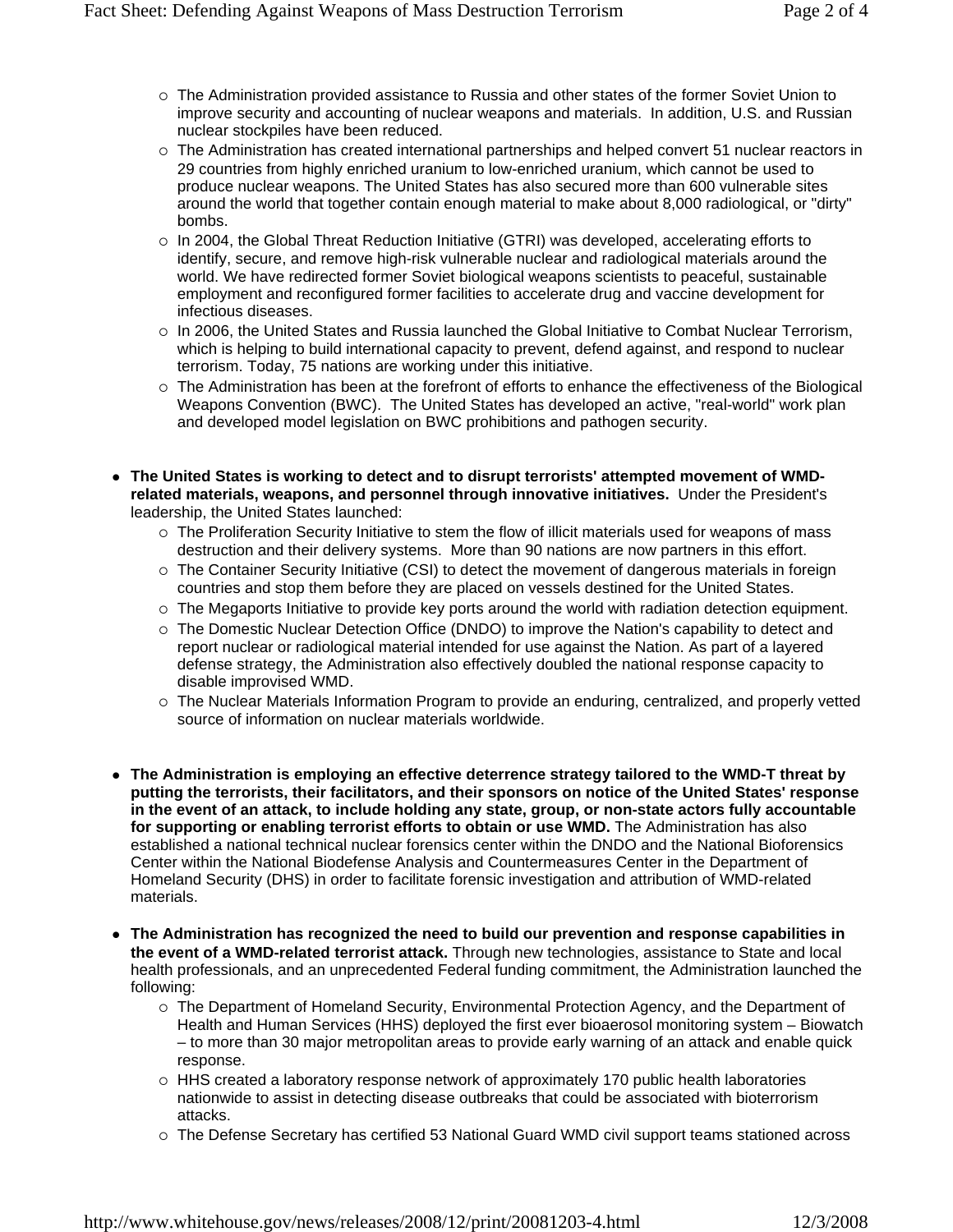the United States, including the District of Columbia and the U.S. territories.

- $\circ$  President Bush has expanded funding for anti-bioterrorism research at the National Institutes for Health from \$53 million in 2001 to more than \$1.7 billion annually to study threat agents and other novel or emerging pathogens.
- $\circ$  Project Bioshield was launched in 2004 with \$5.6 billion in funding over 10 years for the acquisition of medical countermeasures, and in 2006, the Biomedical Advanced Research and Development Authority was created to manage the development and acquisition of needed vaccines, drugs, and diagnostic tools.
- $\circ$  The President revitalized the Strategic National Stockpile, increasing funding more than ten-fold since taking office, from \$51 million in 2001 to more than \$550 million annually, a total investment of more than \$3.5 billion.
- $\circ$  The Administration has stockpiled enough smallpox vaccine for every American and more than 60 million 60-day courses of preventive antibiotics and 5.6 million vaccines regimens against anthrax.
- $\circ$  HHS has provided \$5.2 billion in grants to improve State, local, and tribal health preparedness and mass casualty response capabilities and \$3.1 billion in grants to increase hospital preparedness.
- The Administration has led international efforts to detect, prevent, and mitigate the threat of **biological terrorism.** Working with at-risk countries, the United States has improved global capabilities to detect, diagnose, and report bioterror attacks and potential pandemics and consolidate and secure their dangerous pathogen collections into safe national-level facilities. The United States has also worked to improve biosafety and biosecurity worldwide; eliminate biological weapons infrastructure; and focus strategic partnership research to identify and map extremely dangerous indigenous pathogens. In addition, President Bush and his Administration:
	- $\circ$  Expanded efforts to assist countries in the Middle East, South Asia, and Southeast Asia that face significant risks from transnational terrorist groups, have poorly secured biological laboratories and culture collections, and experience frequent outbreaks of emerging infectious diseases.
	- $\circ$  Promoted improved diagnostics and biosurveillance in key regions; enhanced U.S. response and host nation capabilities to respond to a biological incident overseas; and trained foreign partners in forensic epidemiology as a key to respond to bioterrorism incidents globally.
	- { Eliminated bio-weapons-related infrastructure and equipment in Stepnogorsk, Kazakhstan; Tabakhmela, Georgia; and Vozrozhdeniye Island, Uzbekistan; consolidated dangerous pathogen collections and research in Azerbaijan, Georgia, and Uzbekistan, with efforts underway in Kazakhstan and Ukraine. We have also transferred dangerous pathogens from Georgia, Azerbaijan, Kazakhstan, and Uzbekistan to U.S. biodefense research laboratories.
- Since 2001, the President has continued to strengthen domestic lab security. The Administration has instituted laboratory safety and security guidelines to manage the risks posed by accidental infection of researchers, intentional theft, or diversion of materials that could enable a catastrophic bioterrorism attack.
	- $\circ$  HHS and the Department of Agriculture have identified those select agents and toxins that present significant bioterrorism risk and increased security requirements accordingly.
	- $\circ$  The Administration created the National Science Advisory Board for Biosecurity (NSABB) to advise the U.S. government on strategies for minimizing the potential for misuse of information and technologies from life sciences research, taking into consideration both national security concerns and the needs of the research community. The NSABB currently is developing recommendations to enhance personnel reliability practices at domestic institutes that store or work with select agents and toxins.
	- $\circ$  Since the inception of the Select Agent Program in 2002, the Centers for Disease Control and Animal and Plant Health Inspection Service (APHIS) have executed inspections and re-inspections for all of the approximately 400 registered entities in the United States working with designated Select Agents pathogens and toxins.

## **While Significant Progress Has Been Made, Challenges Remain**

**America must continue to build upon this progress and remain vigilant in our efforts to meet this dynamic threat.**